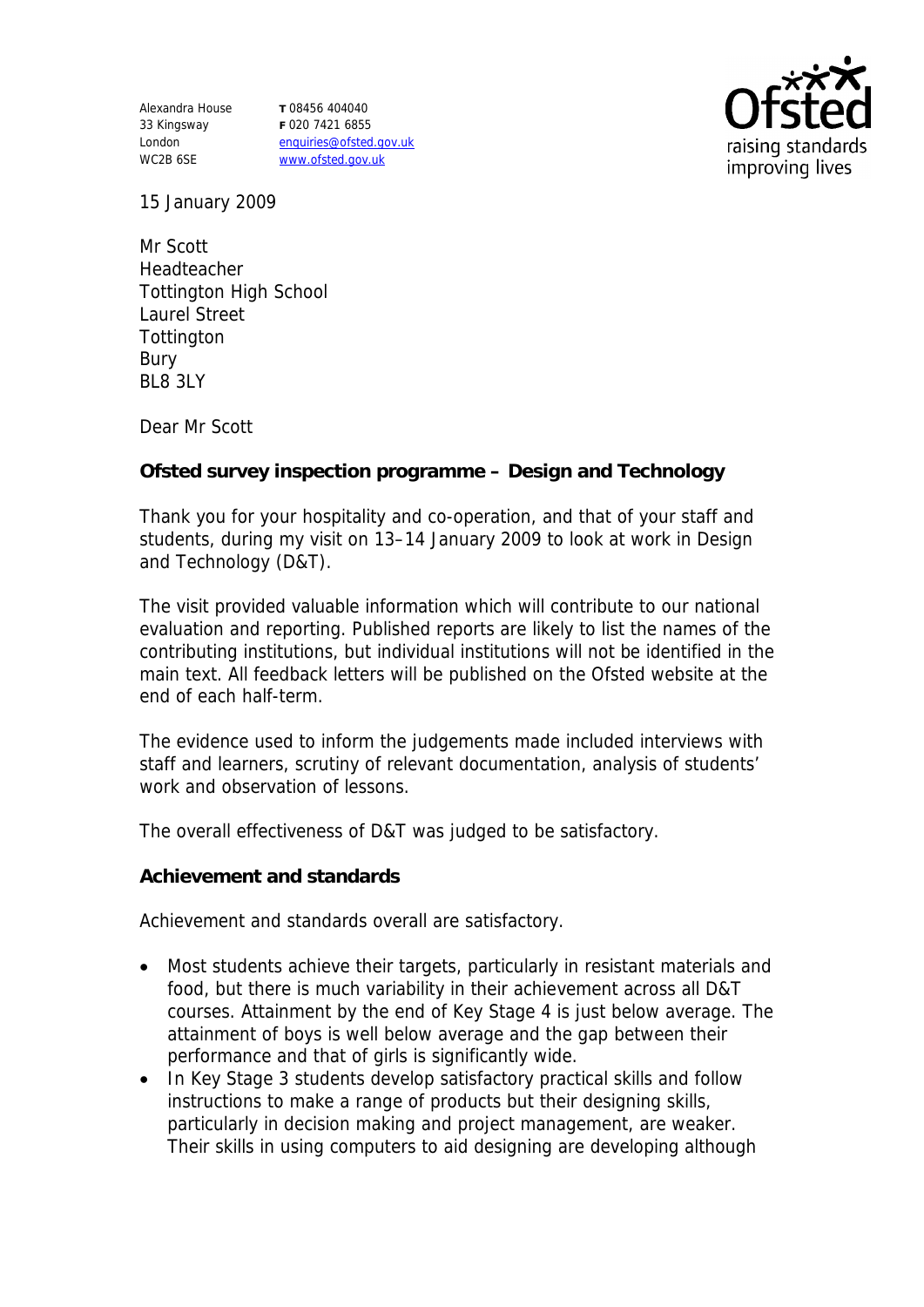their skills in using and controlling computers to manufacture products are underdeveloped at both key stages.

 Students' personal development is good. They work collaboratively and behave responsibly and safely in D&T. Students enjoyment is demonstrated in the increasing numbers who choose to continue to study the subject in Years 10 to 11. Students take pride in learning new skills and say they are developing confidence in cooking, and in technical accomplishments, for example putting pockets on a pair of jeans and making a circuit to make a child's toy move.

## **Quality of teaching and learning of D&T**

The quality of teaching and learning overall is satisfactory.

- In all lessons relationships between students and teachers are very positive, respectful and caring. Students respond and value the positive reinforcement and encouragement they receive during lessons.
- Teachers' subject knowledge and class management are good. Students use machines competently and safely during lessons and this reflects the good teaching of health and safety in D&T. Students' attitudes to learning and their behaviour in D&T lessons are good. They use subject vocabulary well in textiles and the involvement of students in teaching practical food demonstrations helps to support the learning of other students.
- In the best lessons students are encouraged to modify and develop their ideas and they develop original and innovative products. However, the good practice underlying such lessons is not shared across the department. In many lessons at Key Stage 3 learning is insufficiently adapted to students' needs and opportunities are missed to encourage creativity and to support students in developing their independence as learners.
- Students in Years 10 and 11 are pleased with the quality of personalised feedback and the frequent assessment that supports them in monitoring their progress towards their targets. Assessment is weak overall due to inconsistencies in the timeliness of assessment and the checking of students' progress during Key Stage 3.

**Quality of the D&T curriculum** 

The quality of the curriculum is satisfactory.

• The school has responded well to changes in the National Curriculum by extending opportunities for some Year 7 students to gain 'licence to cook' certificates. The Key Stage 3 schemes of work meet national requirements overall but few opportunities are provided for students to progressively develop knowledge and skills in using computer aided design and to experience and understand computer aided manufacture. Consequently the pace of making is slow, particularly when pupils use resistant materials. This limits opportunities for students to experience current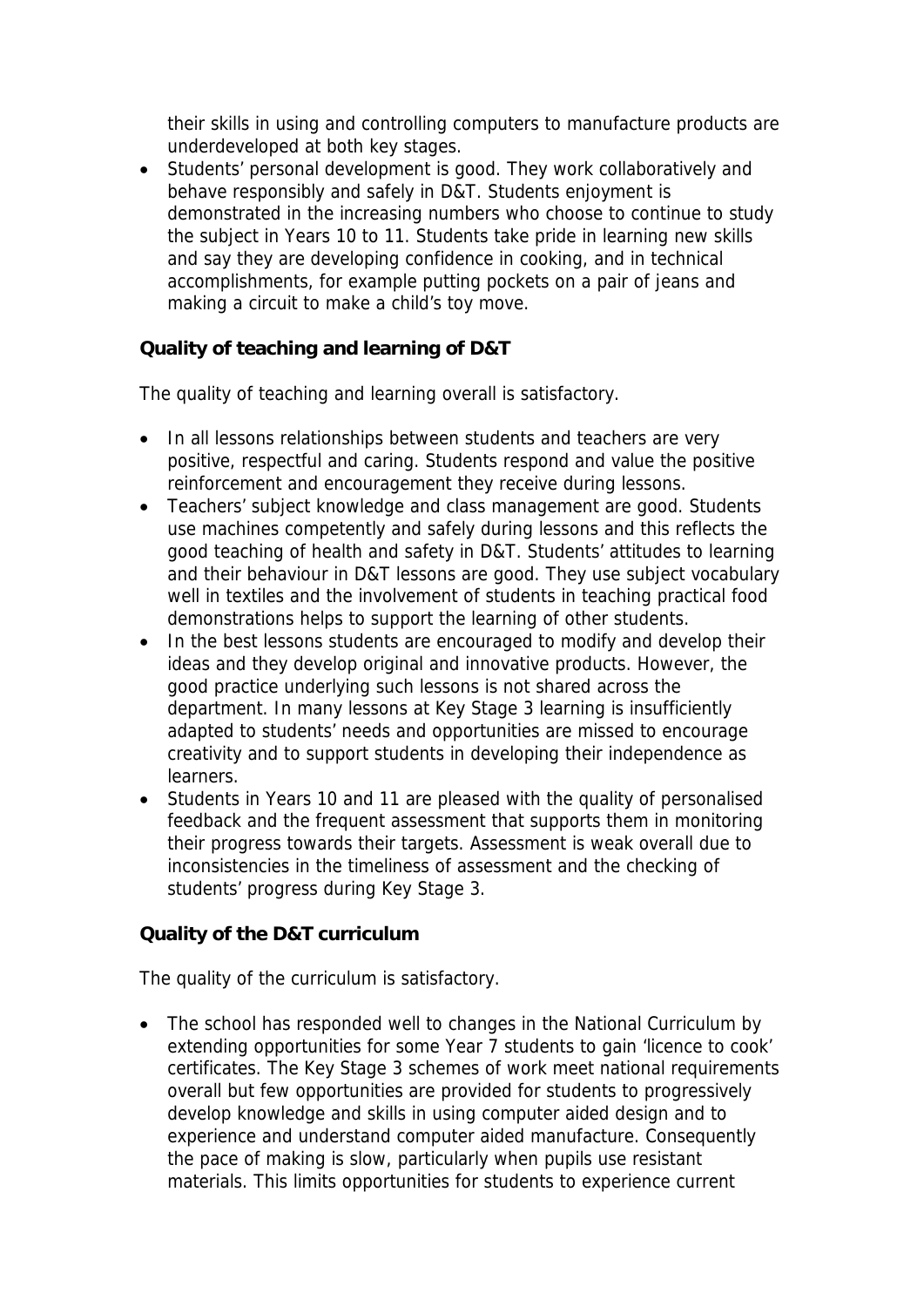manufacturing methods and to refine and develop their abilities to solve complex technical problems, to test their products and make changes to develop their work.

- Students have few opportunities to work with designers and makers. They design mainly for themselves and their families throughout Key Stage 3 and 4. Opportunities to work in different contexts, for example to work with clients and solve real problems, could usefully provide the challenge and complexity missing from much of the work in Years 8 to 11.
- Courses at Key Stage 4 meet students' needs and interests. Students find their courses interesting in breadth and depth. They say they are learning more techniques and feel they are becoming more confident
- Students see D&T as relevant and useful in developing life skills and for making career decisions. The knowledge and skills students acquire through the study of food technology contributes well to developing students' enterprise skills and promoting their health and well-being.

**Leadership and management of D&T**

Leadership and management of the subject are satisfactory.

- Senior leaders ensure the subject is well led and recent actions to improve access to computers have begun to remove barriers and modernise D&T. However, access to computer aided manufacture is insufficient and remains a barrier to higher level achievement.
- The subject leader has a clear vision for D&T. Self-evaluation is developing well and the subject leader is incorporating students' views when monitoring and evaluating the impact of D&T.
- The school is well advanced in introducing changes in food technology to meet the requirements at Key Stage 3. Teachers' continuing professional development in computer aided design and food technology has been used effectively to broaden the curriculum.

**The extent to which inequality and stereotyping are tackled in D&T:**

- The school has yet to identify the reasons for the wide gap between boys' and girls' attainment in D&T.
- The school tackles stereotypical subject choice. Boys are increasingly choosing to continue to study food technology in Year 10 because the course is practical and engaging and appeals to their interests in cooking as a life skill and as a possible career in catering.

**Areas for improvement, which we discussed, included:**

- ensure students have opportunities to work with designers and makers and progressively develop skills and understanding of computer aided design and manufacture
- ensure consistency in reviewing students' progress towards targets